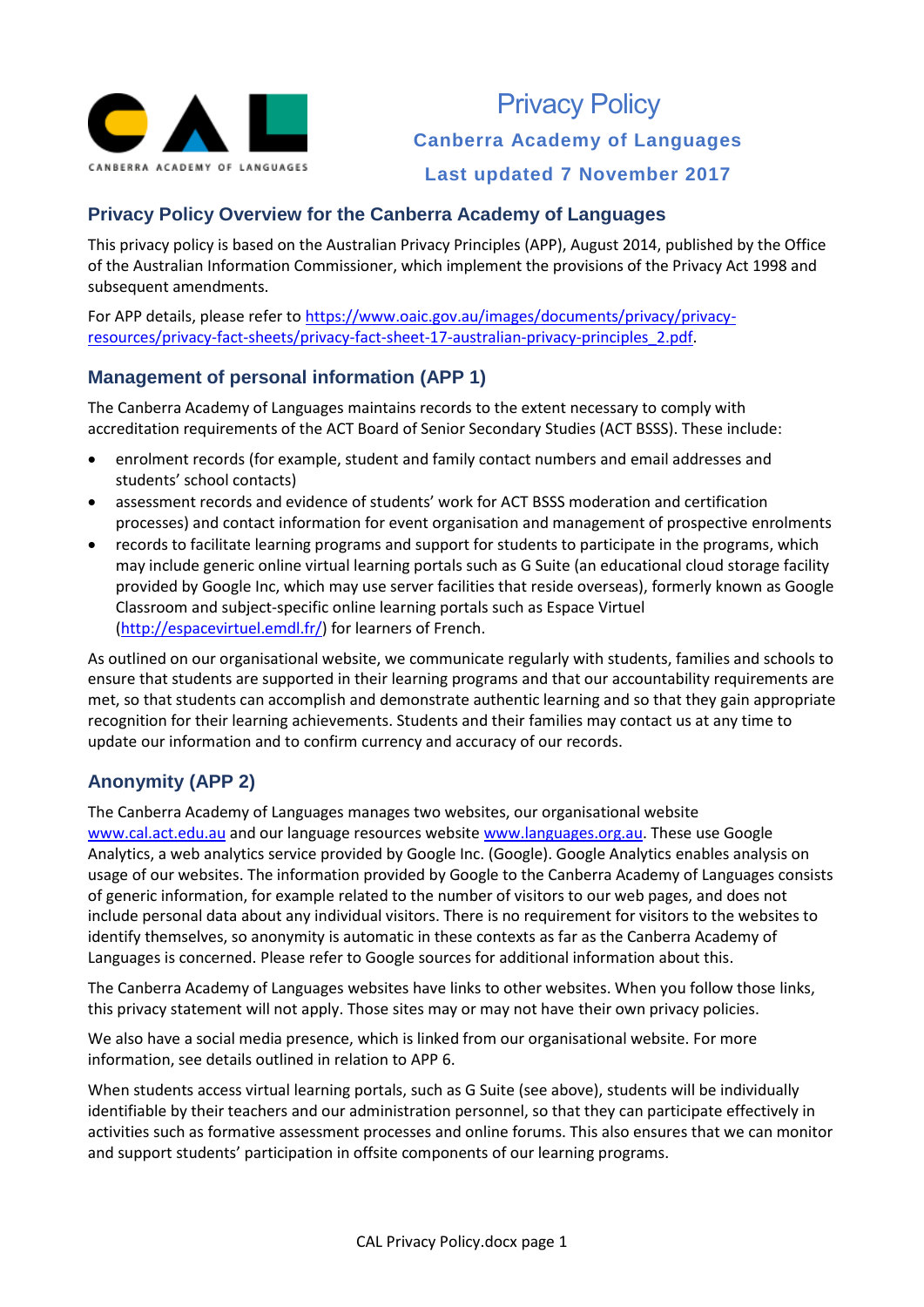# **Collection of personal information (APP 3)**

Information is collected to the extent required for the purposes outlined above in relation to APP 1. During the enrolment process, information is provided to us by students and their families. During program delivery, information is also provided to us by our teachers with whom students are undertaking their learning. Additional information may also be provided to us by students' families or their schools as and when it is necessary to support their learning in the subjects for which they are enrolled with us.

### **Unsolicited personal information (APP 4)**

In the unlikely event that we receive unsolicited personal information, and where we would not normally have received the information as outlined above in relation to APP 3 and are not required by law to retain or act on the information, we will delete or de-identify the information as described in APP 4.3.

#### **Notification of the collection of personal information (APP 5)**

Generally, when we collect personal information, individuals will be aware of the content and purpose of the information and will be directly involved as described above in relation to APP 3.

Our use of G Suite as outlined above in relation to APP 1 means that some information, such as names for enrolment in online class groups, is accessible by Google Inc.

### **Dealing with personal information (APP 6)**

We may disclose personal information when individuals or families request or consent to this, or where it is a normal part of our role and functions as outlined in APP 1.

Subject to student/family consent provided through enrolment forms, excursion forms or other communications, we may publish information about student accomplishments and participation by students in our programs, for example through the News page on our organisational website or through our social media pages.

We may disclose sensitive information when this is imperative, as in the case of a medical emergency. This is advised to students and families through the enrolment process and when organising class excursions.

# **Direct marketing (APP 7)**

We do not have any plans to use your personal for direct marketing and we will not disclose your personal information to third parties for their marketing purposes without your consent.

#### **Cross-border disclosure of personal information (APP 8)**

Where cross-border disclosure of personal information is anticipated, we will provide advice about this to students and families. In the case of online learning portals, as described in relation to APP 1, this advice is provided through our enrolment form.

#### **Adoption of government-related identifiers (APP 9)**

In accord with our role as a Specialist Education Provider registered with ACT BSSS, we use the Student ID to record outcomes for assessment tasks through the ACT Certification System (ACS) and to provide student work samples to ACT BSSS for ACT Grade Moderation.

#### **Quality of personal information (APP 10)**

We aim to ensure that the personal information we collect is accurate and sufficient for the effective delivery of our programs, through the enrolment process and data checks if required from time to time.

#### **Security of personal information (APP 11)**

Personal information that we collect is protected by password-authenticated access limited to our authorised representatives such as administrators and class teachers. Relevant records will be retained for